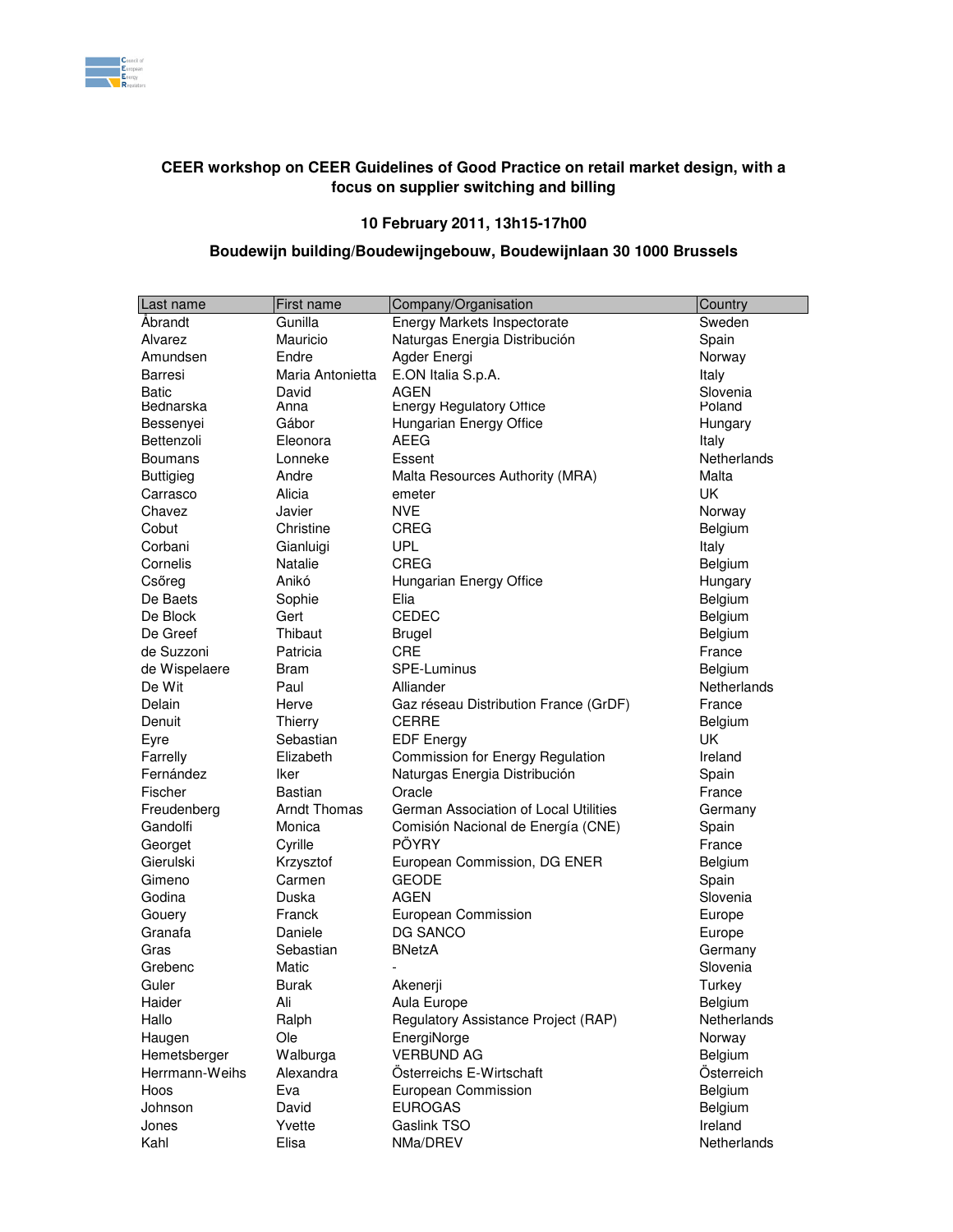

Kaljee Roel Belgium Roel EURELECTRIC

Lanfranconi Cristian AEEG Italy Laorden Juan IBERDROLA, S.A. Spain Lawson **Pauline E.ON E.ON CON Germany/UK** Lewis **Philip Contained Philip VaasaETT Global Energy Think Tank** Finland Liikanen Marielle Energy Markets Inspectorate Sweden Lizak Slawomir Ministry of Economy Poland Locmelis Kristaps Latvenergo AS Latvia Lopez **Maria Jose** Endesa **Spain** Spain Loudon Margot EUROGAS **Belgium** Luis-Ruiz Teresa ENDESA Spain Lütkehus Rainer Energie-Informationsdienst (EID) Germany Mac an Bhaird Seán Commission for Energy Regulation (CER) Ireland Marsenic Maksimovic Branislava Energy Community Secretariat Funchional Austria Martinaud Jean-Louis GDF SUEZ **France** France Matani Stefano Enel spa Italy McCoy Natalie CEER Secretariat CEER Secretariat Melchior Frederic eu.bac/eu.ESCO **Belgium** Mergan Gert VREG Belgium Mikkelsen Kim Møller Danish Energy Association Denmark Molinari Elisa Edison spa Italy Mollner Michael EVN AG Austria Moyano Gabriel GeaMens Energy Consulting Services Belgium Mumovic Milka Energy Community Secretariat Austria Noeninckx Maarten DG Energy **Belgium** Belgium Norstedt Daniel Energy Markets Inspectorate Sweden Nyenhuis Malte BDEW Belgium Ohnel Johan Swedish Independent Suppliers Association Sweden Orasch Wolfgang Geode Austria Paananen Antti EMV Finland Parr Mike PWR Belgium Petersen Mads Lyngby Energinet.dk Denmark Denmark Pompa **Andrea** Edison spa **Italy** Andrea Edison spa Italy Rakotondranathy Patrick ERDF ERDF ERDT France Rangoni Bernardo EURELECTRIC **Belgium** Belgium Rapior Blaise CRE France Rosazza **Andrea** Autorità per l'Energia Elettrica e il Gas Italy Samaniego Maria José Comisión Nacional de Energía Chastella Spain Santer **Stefan** E-Control **E-Control E-Control E-Control E-Control E-Control** Scarcella Stefano AEEG Italy Schildermans Stephanie VREG Belgium Sevilla **Ester Gas Natural Fenosa** Controller Spain Siachou **Sofia** PUBLIC POWER CORPORATION Greece Six Daan VITO Belgium Sogas Cristina GAS NATURAL FENOSA Spain Stajnarova Monika BEUC Belgium Tardón Fernández Juan Gas Natural Fenosa Spain Travell Alex E.ON UK UK Tucekova Ester CEER Secretariat Belgium Usella Valerio Enel Italy Utili Cabriella Autorita per l'energia elettrica e il gas Italy van der Valk Jan Maarten KEMA Netherlands Netherlands Van Lier **Evert** Essent Essent **Netherlands** Van Nuffel Luc Electrabel Belgium Vandenberghe Wim Dechert LLP **Belgium** Belgium Villalonga Carlos MARCOGAZ **Spain** Vitorio Pedro EDP, SA Portugal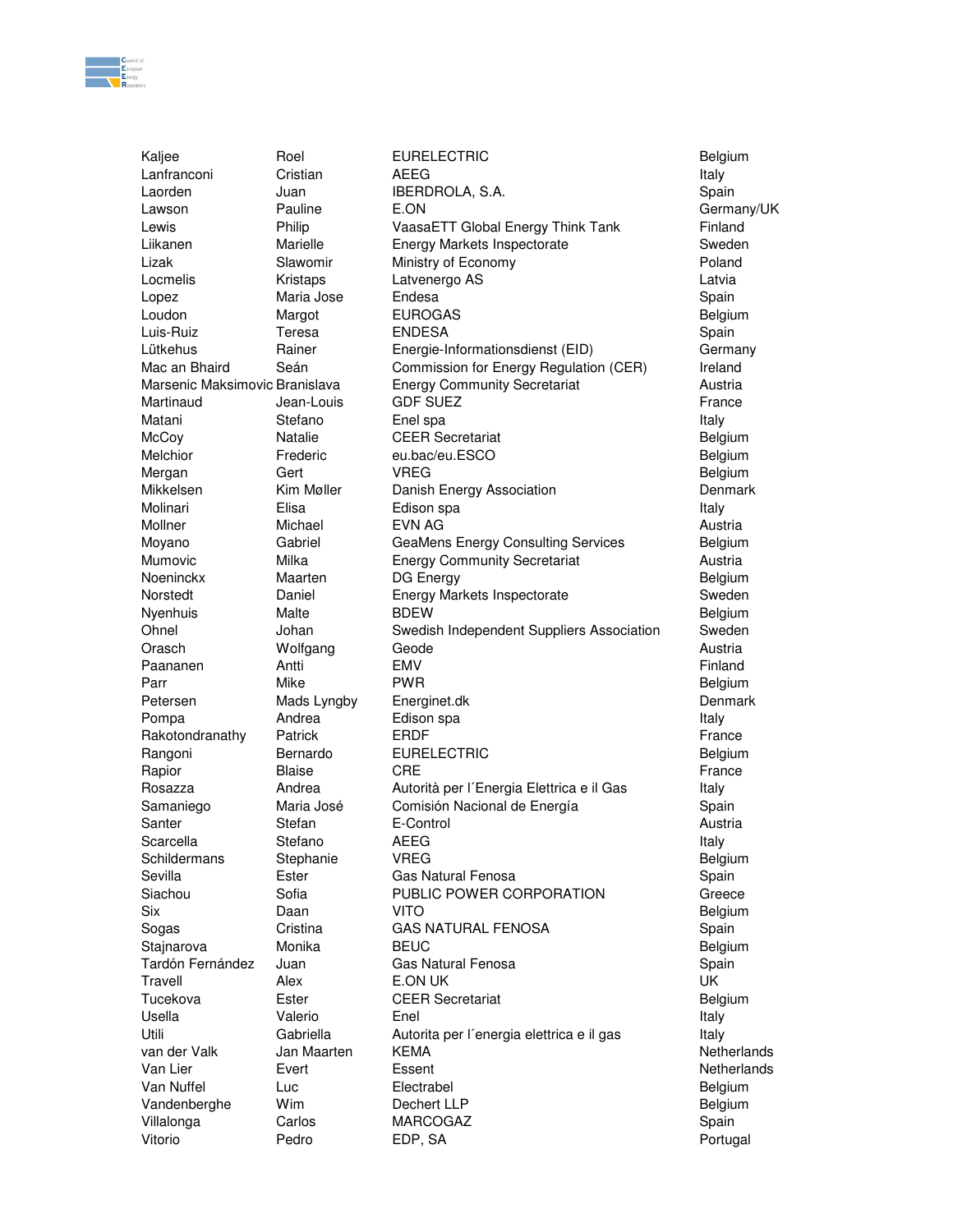

Willilamson Frances

ERA

UK